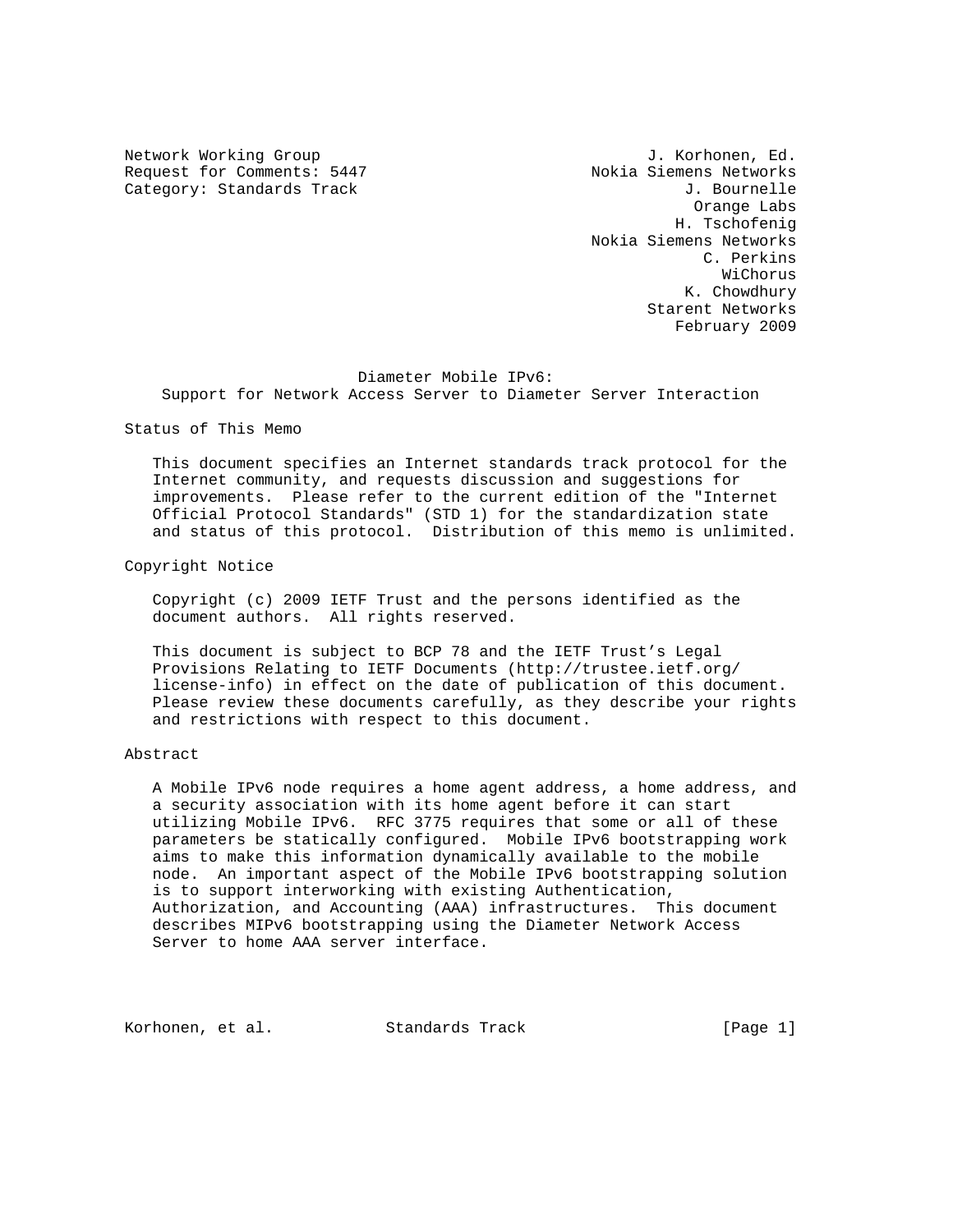Table of Contents

| $1$ .          |                                                                                                                                                                                                                                              |  |  |  | 3          |
|----------------|----------------------------------------------------------------------------------------------------------------------------------------------------------------------------------------------------------------------------------------------|--|--|--|------------|
| $2$ .          | Terminology and Abbreviations                                                                                                                                                                                                                |  |  |  | 3          |
| $\mathcal{E}$  |                                                                                                                                                                                                                                              |  |  |  | - 5        |
| 4.             | Commands, Attribute-Value Pairs, and Advertising                                                                                                                                                                                             |  |  |  |            |
|                |                                                                                                                                                                                                                                              |  |  |  | 6          |
|                | Advertising Application Support<br>4.1.                                                                                                                                                                                                      |  |  |  | 6          |
|                | 4.2. Attribute-Value Pair Definitions                                                                                                                                                                                                        |  |  |  | 6          |
|                | MIP6-Agent-Info AVP<br>4.2.1.                                                                                                                                                                                                                |  |  |  | 6          |
|                | $4.2.2.$ MIP-Home-Agent-Address AVP                                                                                                                                                                                                          |  |  |  | 7          |
|                | 4.2.3. MIP-Home-Agent-Host AVP                                                                                                                                                                                                               |  |  |  | 7          |
|                | $4.2.4.$ MIP6-Home-Link-Prefix AVP                                                                                                                                                                                                           |  |  |  | $_{\rm 8}$ |
|                | 4.2.5. MIP6-Feature-Vector AVP                                                                                                                                                                                                               |  |  |  | 8          |
| 5 <sub>1</sub> | Examples .<br>the contract of the contract of the contract of the contract of the contract of the contract of the contract of the contract of the contract of the contract of the contract of the contract of the contract of the contract o |  |  |  | 10         |
|                | Home Agent Assignment by the NAS<br>5.1.                                                                                                                                                                                                     |  |  |  | 10         |
|                | 5.2. Home Agent Assignment by the Diameter Server 11                                                                                                                                                                                         |  |  |  |            |
|                | 5.3. Home Agent Assignment by the NAS or Diameter Server 11                                                                                                                                                                                  |  |  |  |            |
|                | 6. Attribute-Value Pair Occurrence Tables 12                                                                                                                                                                                                 |  |  |  |            |
| 7 <sub>1</sub> |                                                                                                                                                                                                                                              |  |  |  |            |
|                | 7.1. Registration of New AVPs 13                                                                                                                                                                                                             |  |  |  |            |
|                | New Registry: Mobility Capability 13<br>7.2.                                                                                                                                                                                                 |  |  |  |            |
| 8 <sub>1</sub> | Security Considerations 14                                                                                                                                                                                                                   |  |  |  |            |
| 9.             |                                                                                                                                                                                                                                              |  |  |  |            |
|                |                                                                                                                                                                                                                                              |  |  |  | 15         |
|                |                                                                                                                                                                                                                                              |  |  |  | 15         |
|                | 10.2. Informative References 15                                                                                                                                                                                                              |  |  |  |            |
|                |                                                                                                                                                                                                                                              |  |  |  |            |

Korhonen, et al. Standards Track [Page 2]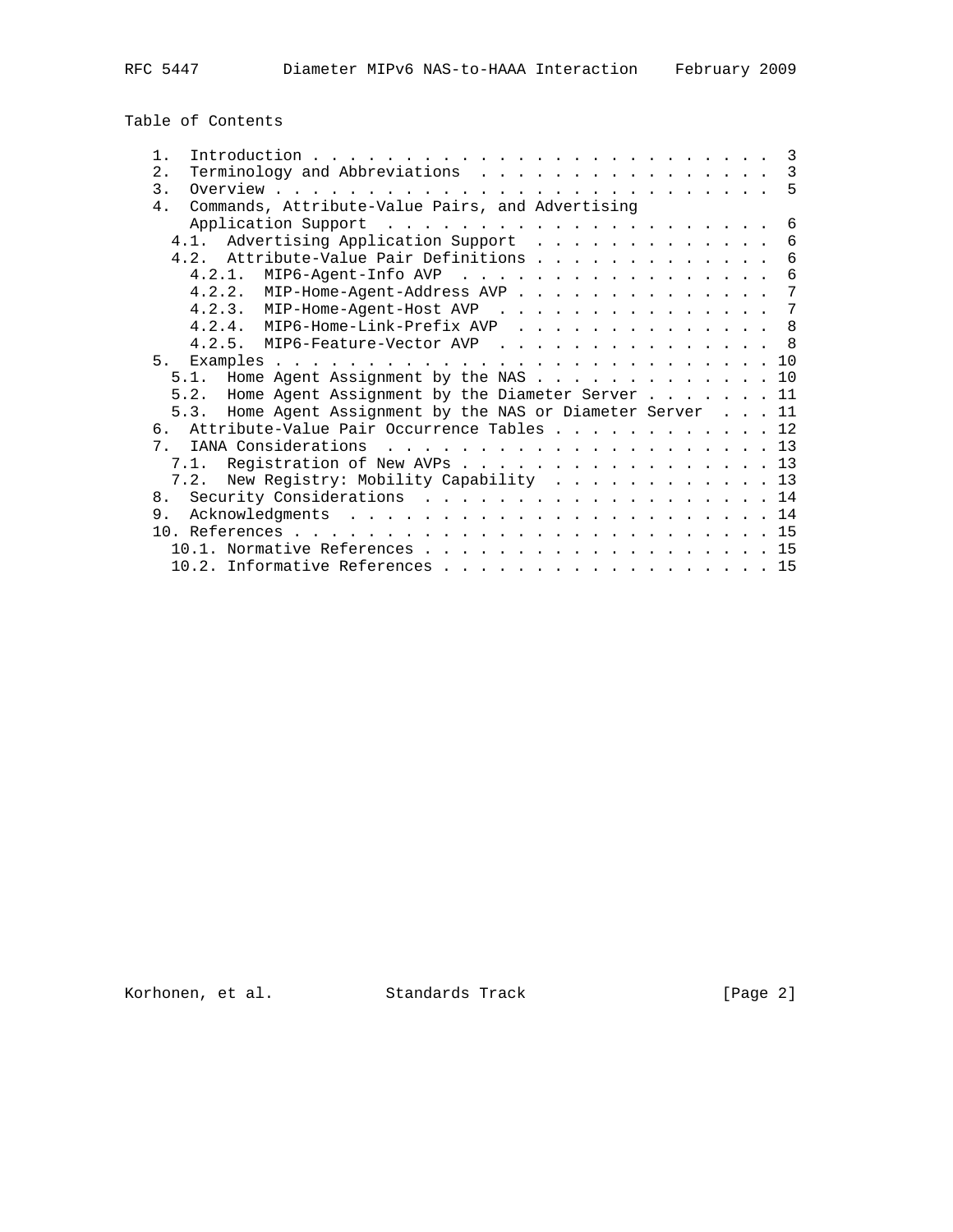# 1. Introduction

 The Mobile IPv6 (MIPv6) specification [RFC3775] requires a mobile node (MN) to perform registration with a home agent (HA) with information about its current point of attachment (care-of address). The HA creates and maintains the binding between the MN's home address and the MN's care-of address.

 In order to register with an HA, the MN needs to know some information, such as the home link prefix, the HA address, the home address(es), the home link prefix length, and security-association related information.

 The aforementioned information may be statically configured. However, static provisioning becomes an administrative burden for an operator. Moreover, it does not address load balancing, failover, opportunistic home link assignment, or assignment of local HAs in close proximity to the MN. Also, the ability to react to sudden environmental or topological changes is minimal. Static provisioning may not be desirable, in light of these limitations.

 Dynamic assignment of MIPv6 home registration information is a desirable feature for ease of deployment and network maintenance. For this purpose, the AAA infrastructure, which is used for access authentication, can be leveraged to assign some or all of the necessary parameters. The Diameter server in the Access Service Provider's (ASP's) or Mobility Service Provider's (MSP's) network may return these parameters to the AAA client. Regarding the bootstrapping procedures, the AAA client might either be the Network Access Server, in case of the integrated scenario, or the HA, in case of the split scenario [RFC5026]. The terms "integrated" and "split" are described in the following terminology section and were introduced in [RFC4640] and [AAA].

### 2. Terminology and Abbreviations

 The key words "MUST", "MUST NOT", "REQUIRED", "SHALL", "SHALL NOT", "SHOULD", "SHOULD NOT", "RECOMMENDED", "MAY", and "OPTIONAL" in this document are to be interpreted as described in RFC 2119 [RFC2119].

 General mobility terminology can be found in [RFC3753]. The following additional terms are either borrowed from [RFC4640] or [RFC5026] or are introduced in this document:

Access Service Authorizer (ASA):

 A network operator that authenticates an MN and establishes the MN's authorization to receive Internet service.

Korhonen, et al. Standards Track [Page 3]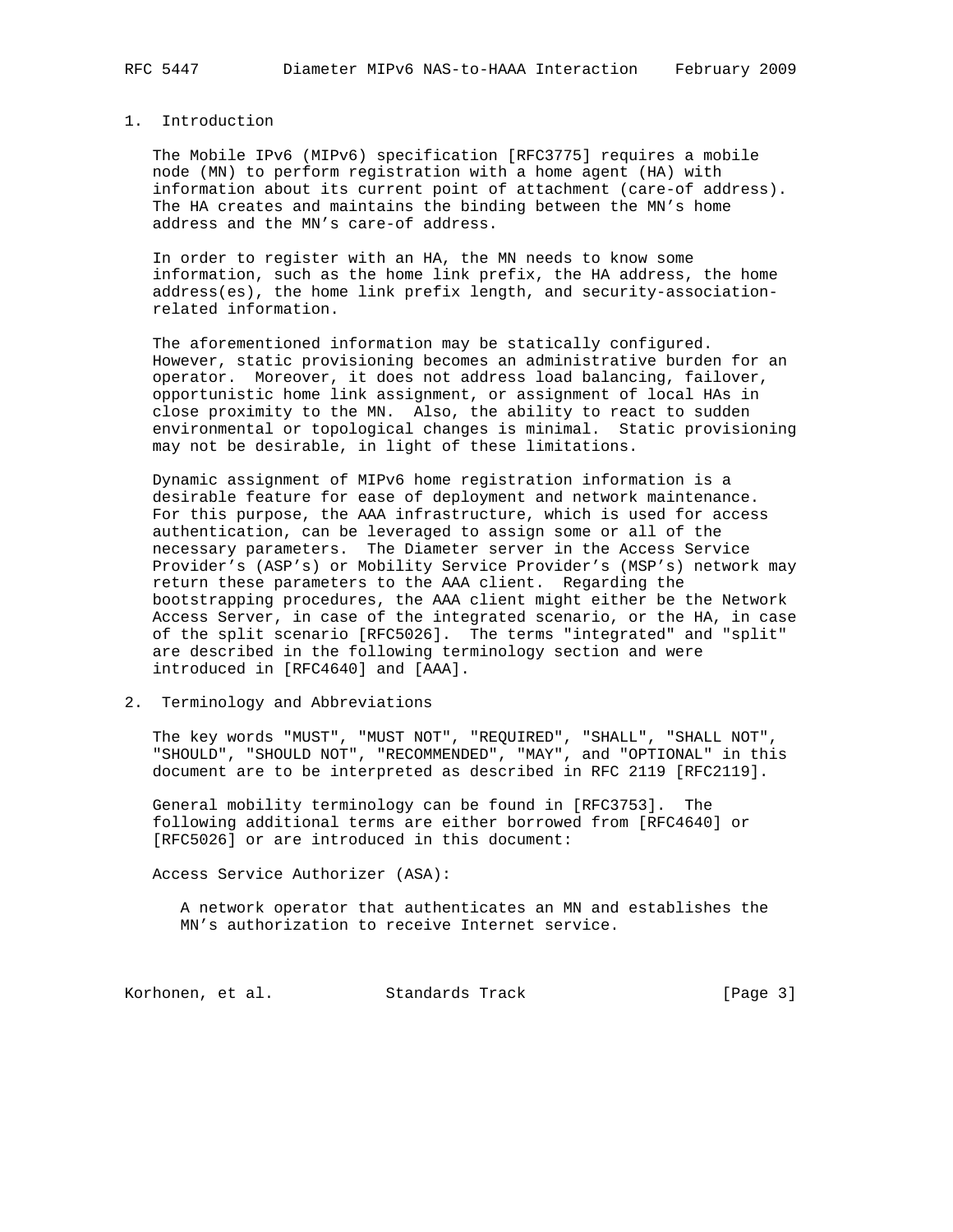Access Service Provider (ASP):

 A network operator that provides direct IP packet-forwarding to and from the MN.

Mobility Service Authorizer (MSA):

A service provider that authorizes MIPv6 service.

Mobility Service Provider (MSP):

 A service provider that provides MIPv6 service. In order to obtain such service, the MN must be authenticated and authorized to do so.

Split Scenario:

 A scenario where the mobility service and the network access service are authorized by different entities.

Integrated Scenario:

 A scenario where the mobility service and the network access service are authorized by the same entity.

Network Access Server (NAS):

A device that provides an access service for a user to a network.

Home AAA (HAAA):

 An Authentication, Authorization, and Accounting server located in the user's home network, i.e., in the home realm.

Local AAA (LAAA):

 An Authentication, Authorization, and Accounting proxy located in the local (ASP) network.

Visited AAA (VAAA):

 An Authentication, Authorization, and Accounting proxy located in a visited network, i.e., in the visited realm. In a roaming case, the local Diameter proxy has the VAAA role (see Figure 1).

Korhonen, et al. Standards Track [Page 4]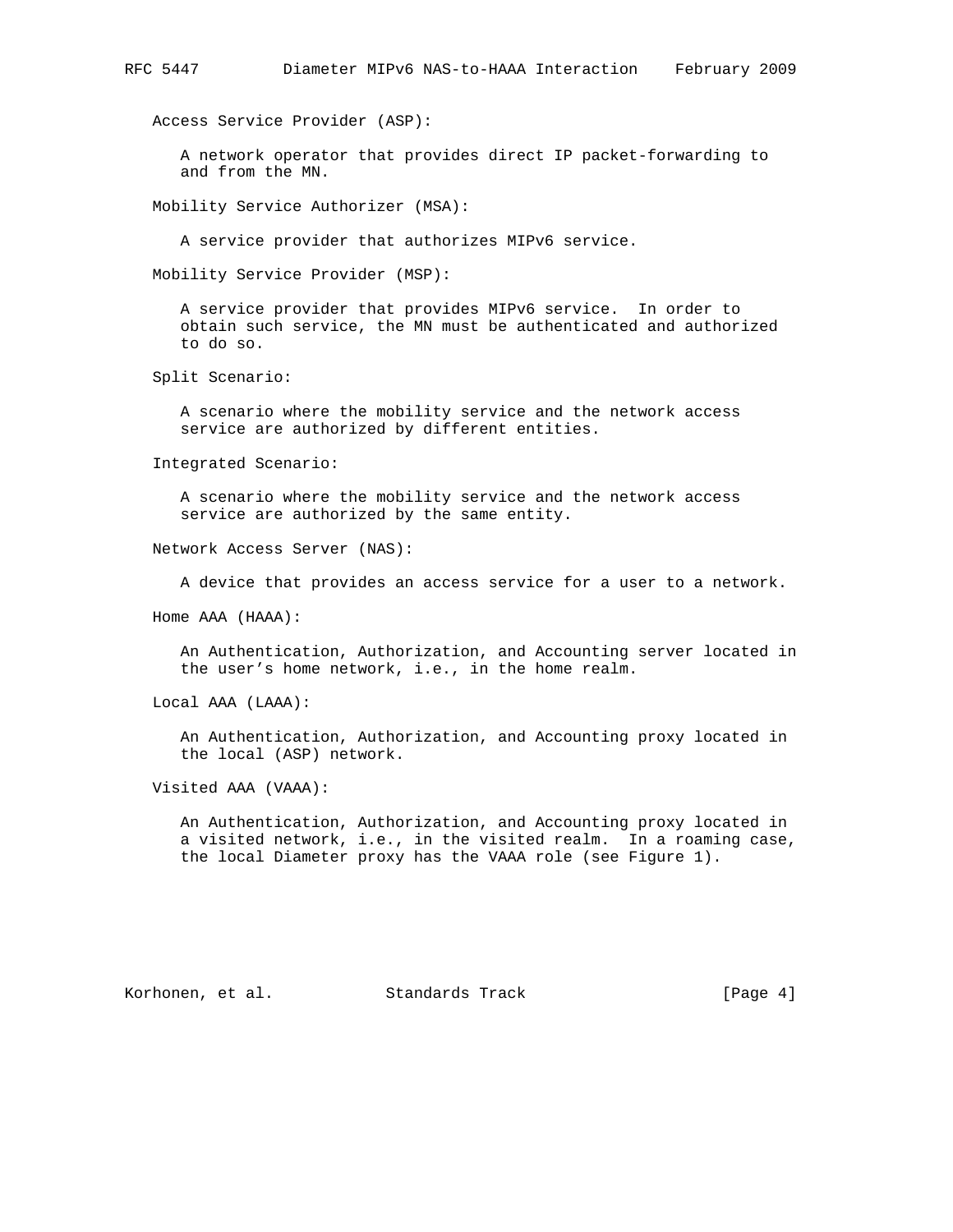3. Overview

 This document addresses the Authentication, Authorization, and Accounting (AAA) functionality required for the MIPv6 bootstrapping solutions outlined in [RFC4640], and focuses on the Diameter-based AAA functionality for the NAS-to-HAAA (home AAA) server communication.

 In the integrated scenario, MIPv6 bootstrapping is provided as part of the network access authentication procedure. Figure 1 shows the participating entities.



Legend:

(\*): Functionality in scope of this specification.

(+): Extensions described in other documents.

Figure 1: Mobile IPv6 Bootstrapping in the Integrated Scenario

 In a typical MIPv6 access scenario, an MN is attached to an ASP's network. During the network attachment procedure, the MN interacts with the NAS/Diameter client. Subsequently, the NAS/Diameter client interacts with the Diameter server over the NAS-to-HAAA interface.

Korhonen, et al. Standards Track (Page 5)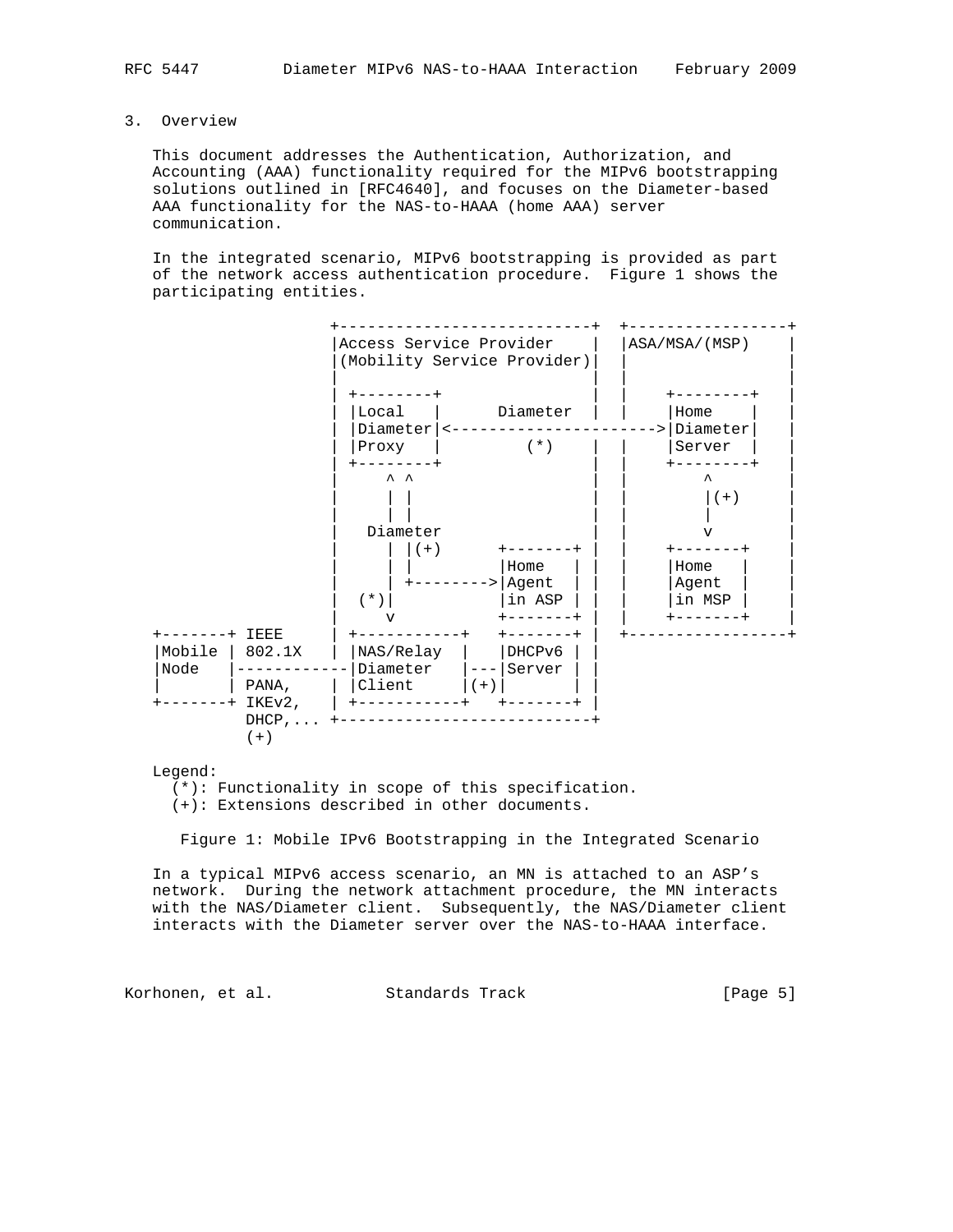When the Diameter server performs the authentication and authorization for network access, it also determines whether the user is authorized for the MIPv6 service. Based on the MIPv6 service authorization and the user's policy profile, the Diameter server may return several MIPv6 bootstrapping-related parameters to the NAS. The NAS-to-HAAA interface described in this document is not tied to the Dynamic Host Configuration Protocol for IPv6 (DHCPv6) as the only mechanism to convey MIPv6-related configuration parameters from the NAS/Diameter client to the mobile node.

 While this specification addresses the bootstrapping of MIPv6 HA information and possibly the assignment of the home link prefix, it does not address how the Security Association (SA) between the MN and the HA for MIPv6 purposes is created. The creation or the use of the SA between the MN and the HA takes places after the procedures described in this specification, and therefore are out of scope.

- 4. Commands, Attribute-Value Pairs, and Advertising Application Support
- 4.1. Advertising Application Support

 This document does not define a new application. On the other hand, it defines a number of attribute-value pairs (AVPs) used in the interface between NAS to HAAA for the integrated scenario of MIPv6 bootstrapping. These AVPs can be used with any present and future Diameter applications, where permitted by the command ABNF. The examples using existing applications and their commands in the following sections are for informational purposes only. The examples in this document reuse the Extensible Authentication Protocol (EAP) [RFC4072] application and its respective commands.

- 4.2. Attribute-Value Pair Definitions
- 4.2.1. MIP6-Agent-Info AVP

 The MIP6-Agent-Info AVP (AVP code 486) is of type Grouped and contains necessary information to assign an HA to the MN. When the MIP6-Agent-Info AVP is present in a message, it MUST contain either the MIP-Home-Agent-Address AVP, the MIP-Home-Agent-Host AVP, or both AVPs. The grouped AVP has the following modified ABNF (as defined in [RFC3588]):

 MIP6-Agent-Info ::= < AVP-Header: 486 > \*2[ MIP-Home-Agent-Address ] [ MIP-Home-Agent-Host ] [ MIP6-Home-Link-Prefix ] \* [ AVP ]

Korhonen, et al. Standards Track [Page 6]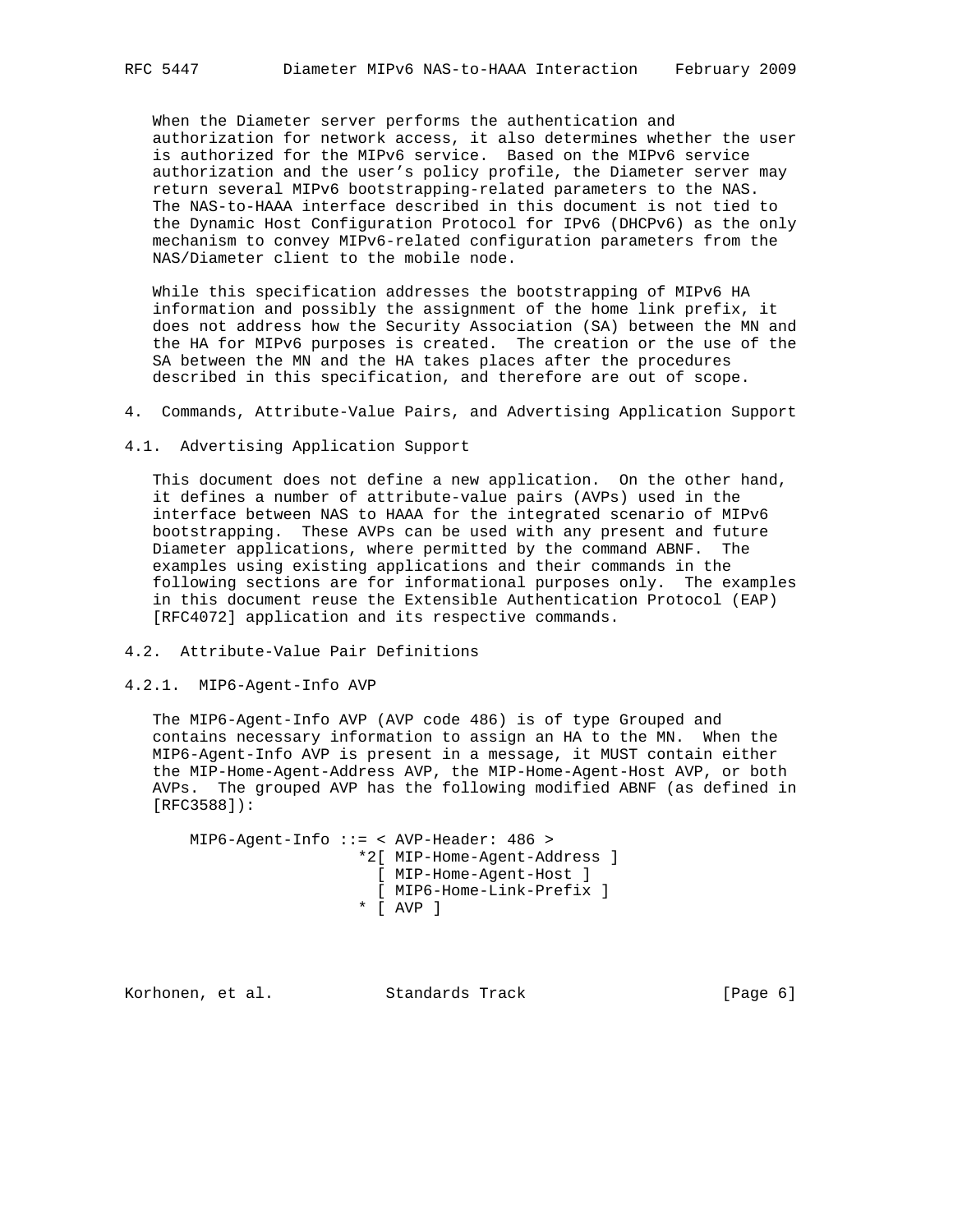If both the MIP-Home-Agent-Address and MIP-Home-Agent-Host APVs are present in the MIP6-Agent-Info, the MIP-Home-Agent-Address SHOULD have a precedence over the MIP-Home-Agent-Host. The reason for this recommendation is that the MIP-Home-Agent-Address points to a specific home agent, whereas the MIP-Home-Agent-Host may point to a group of HAs located within the same realm. A Diameter client or agent may use the MIP-Home-Agent-Host AVP, for instance, to find out in which realm the HA is located.

 The ABNF allows returning up to two MIPv6 HA addresses. This is a useful feature for deployments where the HA has both IPv6 and IPv4 addresses, and particularly addresses Dual Stack Mobile IPv6 (DSMIPv6) deployment scenarios [DSMIPv6].

 The MIP6-Agent-Info AVP MAY also be attached by the NAS or by the intermediating Diameter proxies in a request message when sent to the Diameter server as a hint of a locally assigned HA. This AVP MAY also be attached by the intermediating Diameter proxies in a reply message from the Diameter server, if locally assigned HAs are authorized by the Diameter server. There MAY be multiple instances of the MIP6-Agent-Info AVP in Diameter messages, for example, in cases where the NAS receives HA information from an MN's home network and locally allocated HA information from the visited network. See Section 4.2.5 for further discussion on possible scenarios.

#### 4.2.2. MIP-Home-Agent-Address AVP

 The MIP-Home-Agent-Address AVP (AVP Code 334 [RFC4004]) is of type Address and contains the IPv6 or IPv4 address of the MIPv6 HA. The Diameter server MAY decide to assign an HA to the MN that is in close proximity to the point of attachment (e.g., determined by the NAS- Identifier AVP). There may be other reasons for dynamically assigning HAs to the MN, for example, to share the traffic load.

### 4.2.3. MIP-Home-Agent-Host AVP

 The MIP-Home-Agent-Host AVP (AVP Code 348 [RFC4004]) is of type Grouped and contains the identity of the assigned MIPv6 HA. Both the Destination-Realm and the Destination-Host AVPs of the HA are included in the grouped AVP. The usage of the MIP-Home-Agent-Host AVP is equivalent to the MIP-Home-Agent-Address AVP but offers an additional level of indirection by using the DNS infrastructure. The Destination-Host AVP is used to identify an HA, and the Destination- Realm AVP is used to identify the realm where the HA is located.

 Depending on the actual deployment and DNS configuration, the Destination-Host AVP MAY represent one or more home agents. It is RECOMMENDED that the Destination-Host AVP identifies exactly one HA.

Korhonen, et al. Standards Track [Page 7]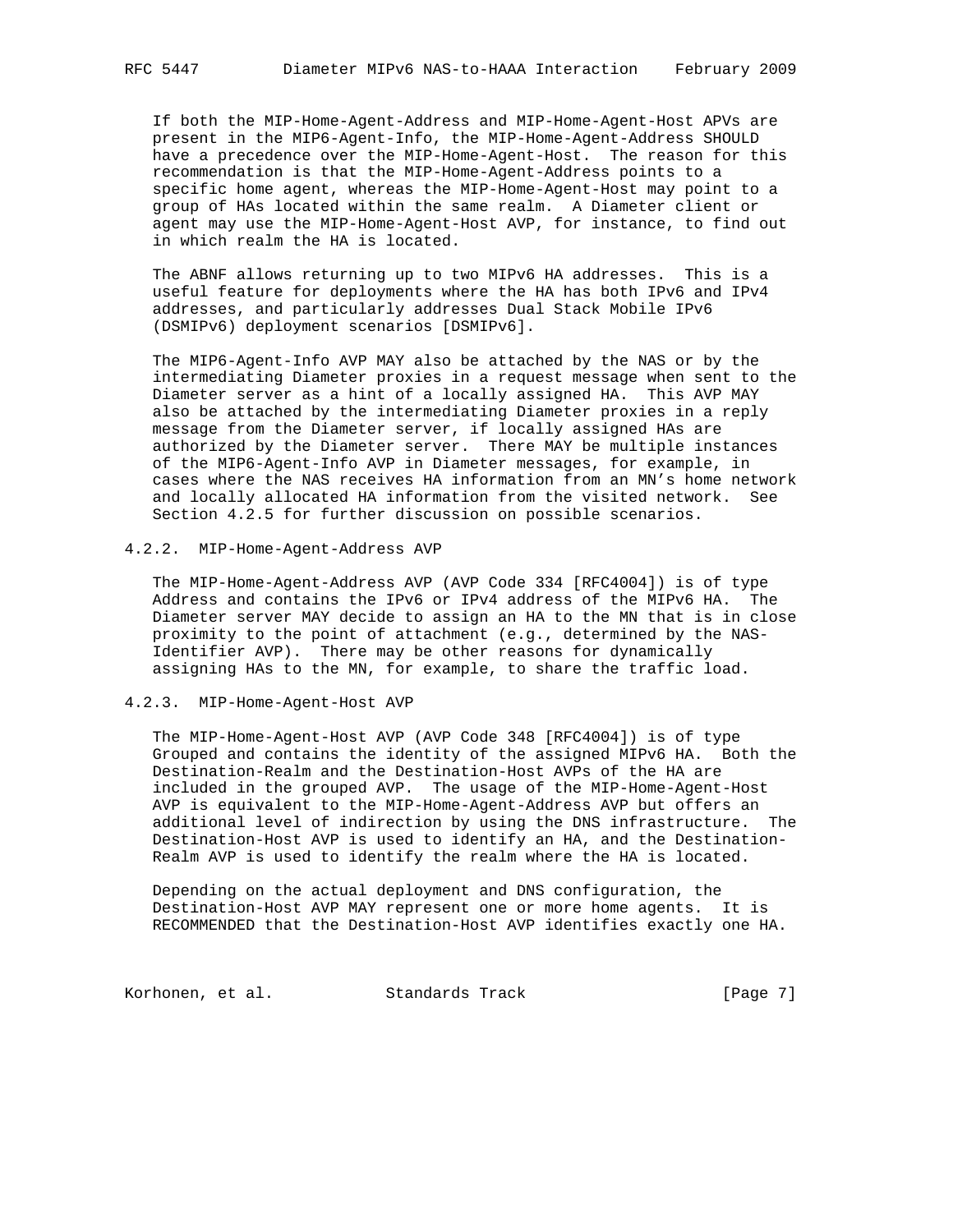It is RECOMMENDED that the MIP-Home-Agent-Host AVP is always included in the MIP6-Agent-Info AVP. In this way, the HA can be associated with the corresponding realm of the Diameter entity that added the MIP6-Agent-Info AVP using the Destination-Realm AVP, which is included in the MIP-Home-Agent-Host AVP.

# 4.2.4. MIP6-Home-Link-Prefix AVP

 The MIP6-Home-Link-Prefix AVP (AVP Code 125) is of type OctetString and contains the Mobile IPv6 home network prefix information in a network byte order. The home network prefix MUST be encoded as the 8-bit prefix length information (one octet) followed by the 128-bit field (16 octets) for the available home network prefix. The trailing bits of the IPv6 prefix after the prefix length bits MUST be set to zero (e.g., if the prefix length is 60, then the remaining 68 bits MUST be set to zero).

 The HAAA MAY act as a central entity managing prefixes for MNs. In this case, the HAAA returns to the NAS the prefix allocated to the MN. The NAS/ASP then delivers the home link prefix to the MN using, e.g., mechanisms described in [INTEGRATED]. The NAS/ASP MAY propose to the HAAA a specific prefix to allocate to the MN by including the MIP6-Home-Link-Prefix AVP in the request message. However, the HAAA MAY override the prefix allocation hint proposed by the NAS/ASP and return a different prefix in the response message.

# 4.2.5. MIP6-Feature-Vector AVP

 The MIP6-Feature-Vector AVP (AVP Code 124) is of type Unsigned64 and contains a 64-bit flags field of supported capabilities of the NAS/ ASP. Sending and receiving the MIP6-Feature-Vector AVP with value 0 MUST be supported, although that does not provide much guidance about specific needs of bootstrapping.

 The NAS MAY include this AVP to indicate capabilities of the NAS/ASP to the Diameter server. For example, the NAS may indicate that a local HA can be provided. Similarly, the Diameter server MAY include this AVP to inform the NAS/ASP about which of the NAS/ASP indicated capabilities are supported or authorized by the ASA/MSA(/MSP).

The following capabilities are defined in this document:

Korhonen, et al. Standards Track [Page 8]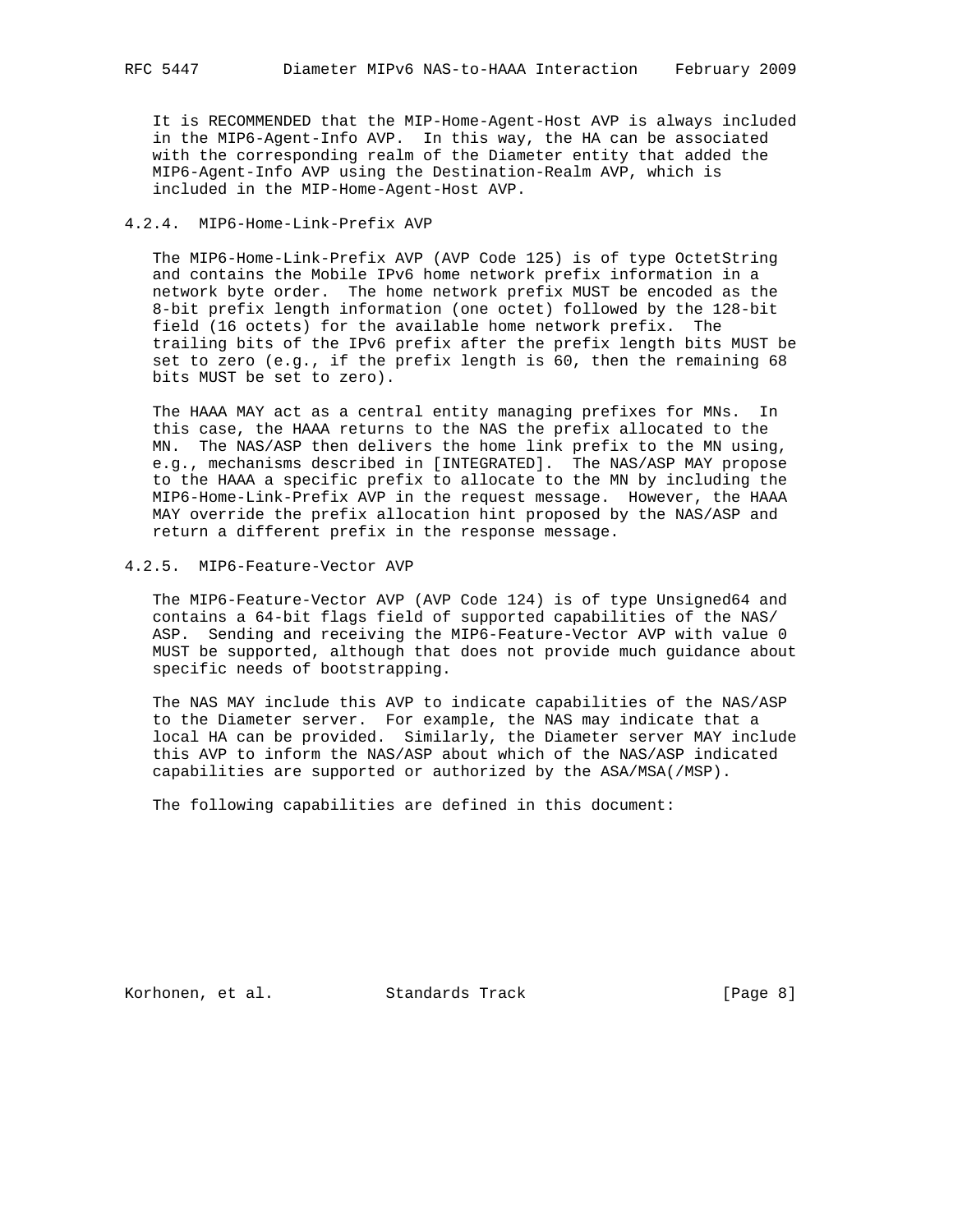MIP6\_INTEGRATED (0x0000000000000001)

 When this flag is set by the NAS, it means that the Mobile IPv6 integrated scenario bootstrapping functionality is supported by the NAS. When this flag is set by the Diameter server, then the Mobile IPv6 integrated scenario bootstrapping is supported by the Diameter server.

LOCAL\_HOME\_AGENT\_ASSIGNMENT (0x0000000000000002)

 When this flag is set in the request message, a local home agent outside the home realm is requested and may be assigned to the MN. When this flag is set by the Diameter server in the answer message, then the assignment of local HAs is authorized by the Diameter server.

 A local HA may be assigned by the NAS, LAAA, or VAAA depending on the network architecture and the deployment.

 The following examples show how the LOCAL\_HOME\_AGENT\_ASSIGNMENT (referred to as LOCAL-bit in the examples) capability and the MIP- Agent-Info AVP (referred to as HA-Info in the examples) are used to assign HAs -- either a local HA (L-HA) or a home network HA (H-HA). Below are examples of request message combinations as seen by the HAAA:

# LOCAL-bit HA-Info Meaning

|                | $\sim$ 100 $\sim$ | ASP or [LV]AAA is not able to assign an L-HA. |
|----------------|-------------------|-----------------------------------------------|
| $\bigcap$      | T.—HA             | Same as above. HA-Info must be ignored.       |
| $\mathbf{1}$   | $\sim$ 100 $\sim$ | ASP or [LV]AAA can/wishes to assign an L-HA.  |
| $\overline{1}$ | T.-HA             | Same as above but the ASP or [LV]AAA also     |
|                |                   | provides a hint of the assigned L-HA.         |

 The same as above but for answer message combinations as seen by the NAS:

# LOCAL-bit HA-Info Meaning

| 0            |      | No HA assignment allowed for HAAA or [LV]AAA.     |
|--------------|------|---------------------------------------------------|
| $\Omega$     | H-HA | L-HA is not allowed. HAAA assigns an H-HA.        |
| $\mathbf{1}$ |      | L-HA is allowed. No HAAA- or [LV]AAA-assigned HA. |
| $\mathbf{1}$ | L-HA | L-HA is allowed. [LV]AAA also assigns an L-HA.    |
| 1            | H-HA | L-HA is allowed. HAAA also assigns an HA.         |
| $\mathbf{1}$ | H-HA | L-HA is allowed. HAAA assigns an H-HA and         |
|              |      | + L-HA [LV]AAA also assigns an L-HA.              |

An NAS should expect to receive multiple MIP6-Agent-Info AVPs.

| Korhonen, et al.<br>Standards Track | [Page 9] |
|-------------------------------------|----------|
|-------------------------------------|----------|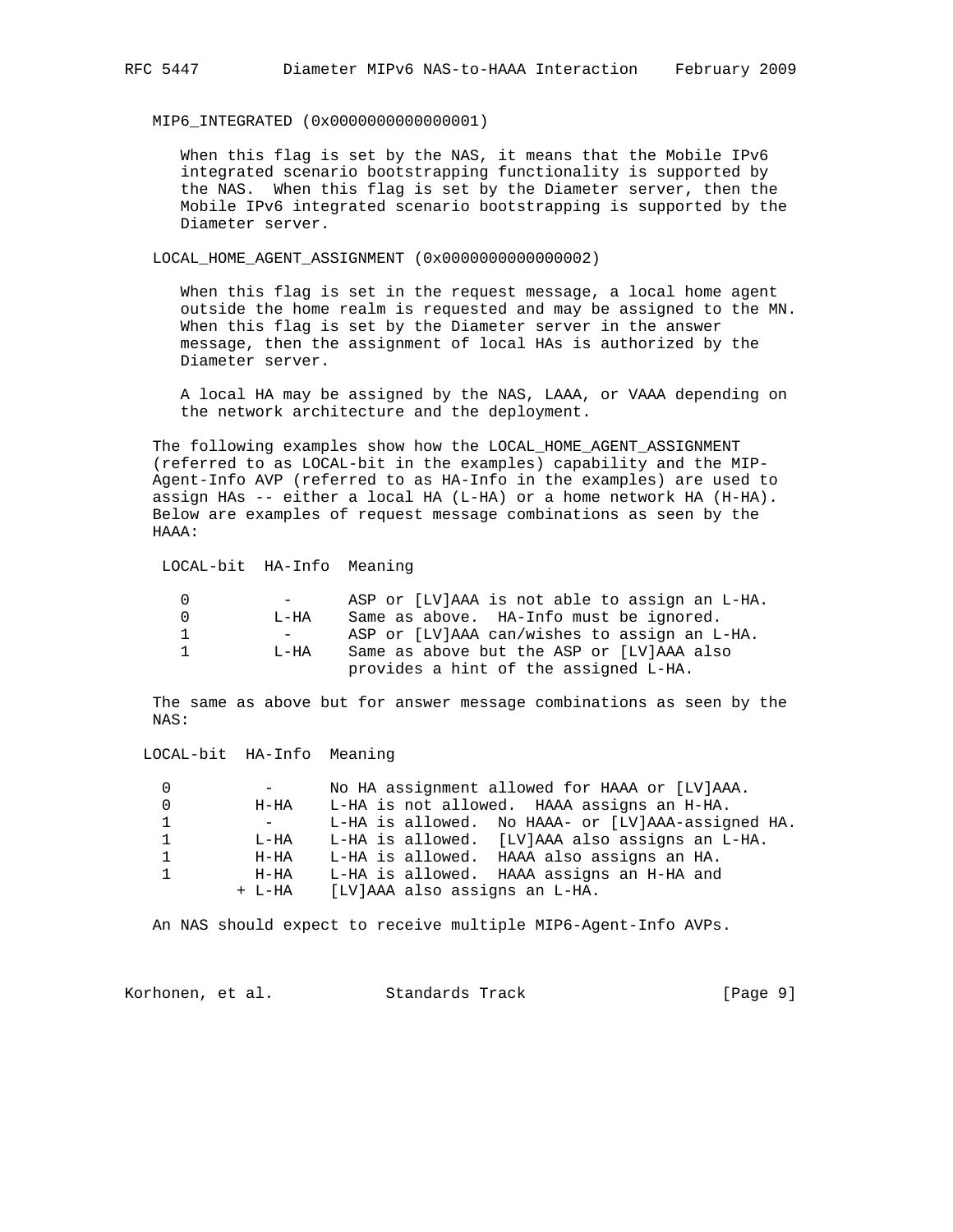- 5. Examples
- 5.1. Home Agent Assignment by the NAS

 In this scenario, we consider the case where the NAS wishes to allocate a local HA to the MN. The NAS will also inform the Diameter server about the HA address it has assigned to the visiting MN (e.g., 2001:db8:1:c020::1). The Diameter-EAP-Request message, therefore, has the MIP6-Feature-Vector with the LOCAL\_HOME\_AGENT\_ASSIGNMENT and the MIP6\_INTEGRATED set. The MIP6-Agent-Info AVP contains the MIP- Home-Agent-Address AVP with the address of the proposed HA.

```
 Diameter
  NAS/VAAA Server
 | |
     | Diameter-EAP-Request |
     | MIP6-Feature-Vector=(LOCAL_HOME_AGENT_ASSIGNMENT |
             | MIP6_INTEGRATED)
    | MIP6-Agent-Info{ |
       | MIP-Home-Agent-Address(2001:db8:1:c020::1)} |
 | } |
    | Auth-Request-Type=AUTHORIZE_AUTHENTICATE |
   EAP-Payload(EAP Start)
      |---------------------------------------------------------------->|
 | |
 | |
           ... more EAP Request/Response pairs...
 | |
 | |
                               | Diameter-EAP-Answer |
             | MIP6-Feature-Vector=(LOCAL_HOME_AGENT_ASSIGNMENT |
                        | MIP6_INTEGRATED)
                         | Result-Code=DIAMETER_SUCCESS |
                          EAP-Payload(EAP Success)
                            | EAP-Master-Session-Key |
                            (authorization AVPs)
| ... | ... | ... | ... | ... | ... | ... | ... | ... | ... | ... | ... | ... | ... | ... | ... | ... | ... | 
    |<----------------------------------------------------------------|
 | |
```
Figure 2: Home Agent Assignment by the NAS

 Depending on the Diameter server's configuration and the user's subscription profile, the Diameter server either accepts or rejects the local HA allocated by the NAS. In our example, the Diameter server accepts the proposal, and the MIP6-Feature-Vector AVP with LOCAL\_HOME\_AGENT\_ASSIGNMENT flag (together with the MIP6\_INTEGRATED flag) is set and returned to the NAS.

Korhonen, et al. Standards Track [Page 10]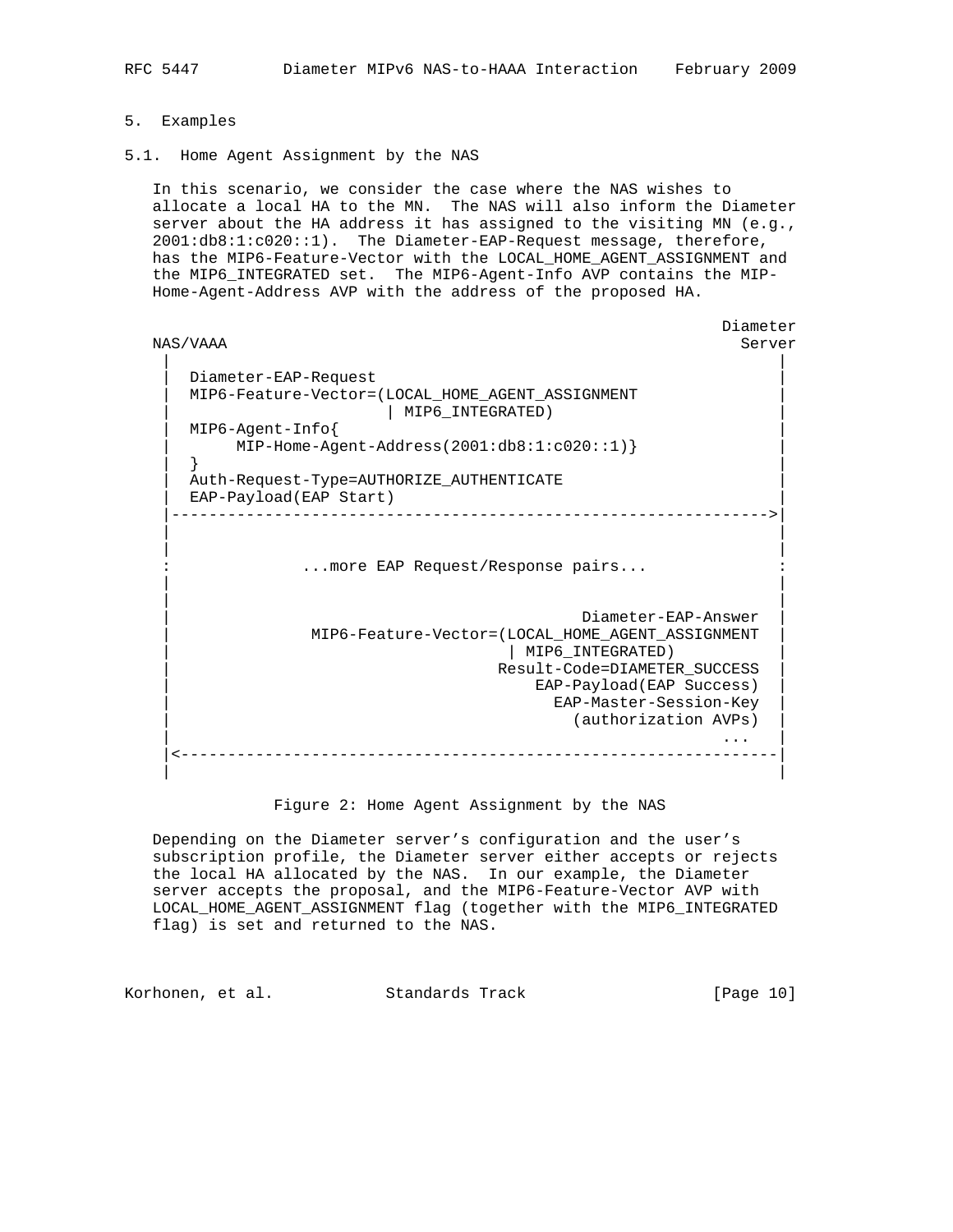# 5.2. Home Agent Assignment by the Diameter Server

 In this scenario, we consider the case where the NAS supports the Diameter MIPv6 integrated scenario as defined in this document, but does not offer local HA assignment. Hence, the MIP6-Feature-Vector AVP only has the MIP6\_INTEGRATED flag set. The Diameter server allocates an HA to the mobile node and conveys the address in the MIP-Home-Agent-Address AVP that is encapsulated in the MIP6-Agent- Info AVP. Additionally, the MIP6-Feature-Vector AVP has the MIP6\_INTEGRATED flag set.

 Diameter NAS Server | | | Diameter-EAP-Request | | MIP6-Feature-Vector=(MIP6\_INTEGRATED) | | Auth-Request-Type=AUTHORIZE\_AUTHENTICATE | EAP-Payload(EAP Start) |---------------------------------------------------------------->| | | | | ... more EAP Request/Response pairs... | | | | | Diameter-EAP-Answer | | MIP6-Agent-Info{ | | MIP-Home-Agent-Address(2001:db8:6000:302::1) | | } | | MIP6-Feature-Vector=(MIP6\_INTEGRATED) | | Result-Code=DIAMETER\_SUCCESS | | EAP-Payload(EAP Success) | | EAP-Master-Session-Key | (authorization AVPs) | ... | ... | ... | ... | ... | ... | ... | ... | ... | ... | ... | ... | ... | ... | ... | ... | ... | ... | |<----------------------------------------------------------------| | |

Figure 3: Home Agent Assignment by the Diameter Server

5.3. Home Agent Assignment by the NAS or Diameter Server

 This section shows another message flow for the MIPv6 integrated scenario bootstrapping where the NAS informs the Diameter server that it is able to locally assign an HA to the MN. The Diameter server is able to provide an HA to the MN but also authorizes the assignment of the local HA. The Diameter server then replies to the NAS with HA-related bootstrapping information.

Korhonen, et al. Standards Track [Page 11]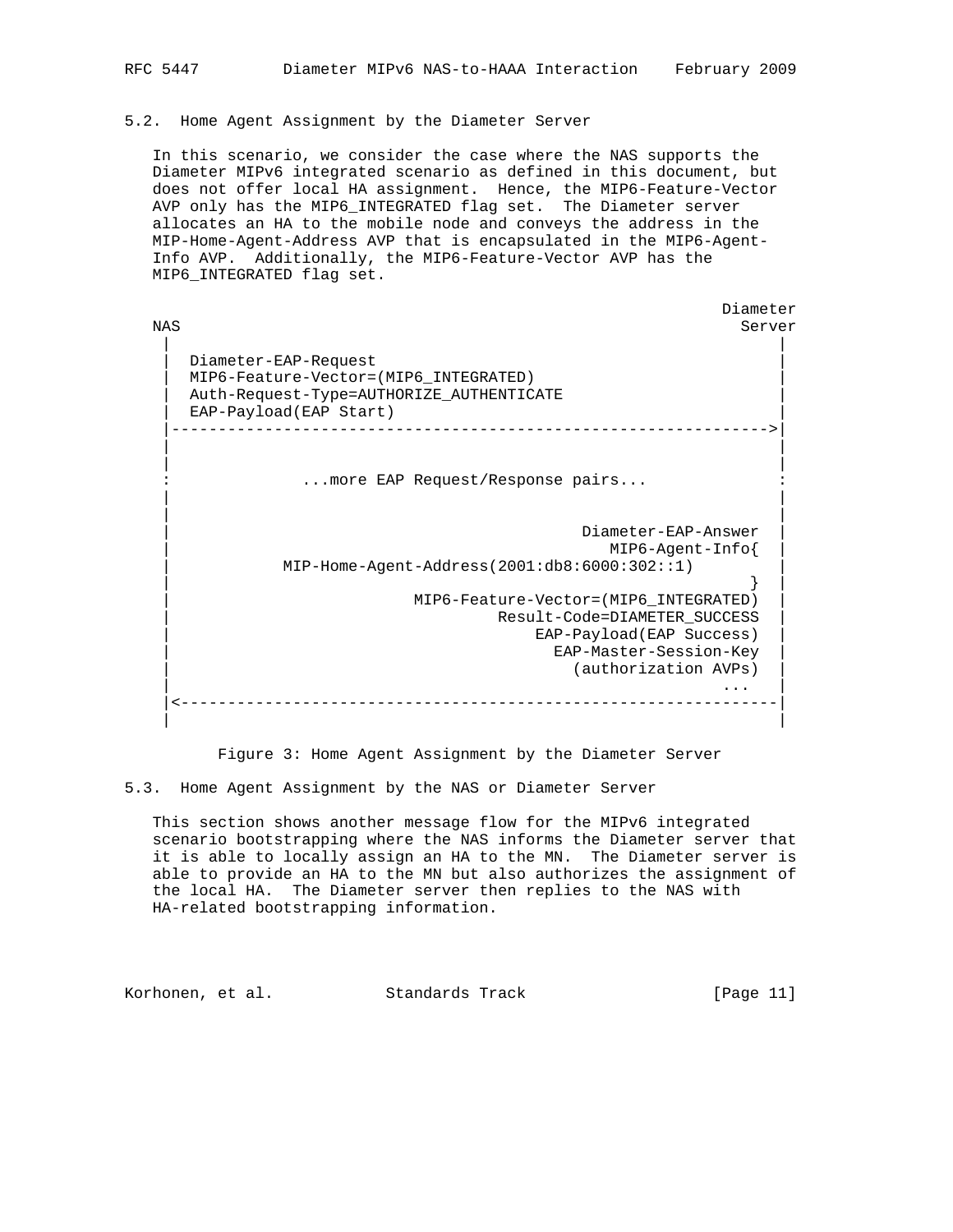Whether the NAS/ASP then offers a locally assigned HA or the Diameter-server-assigned HA to the MN is, in this example, based on the local ASP policy.

```
 Diameter
 NAS/VAAA Server
 | |
    Diameter-EAP-Request
     | MIP6-Feature-Vector=(LOCAL_HOME_AGENT_ASSIGNMENT |
               | MIP6_INTEGRATED)
    | MIP6-Agent-Info{ |
       | MIP-Home-Agent-Address(2001:db8:1:c020::1)} |
 | } |
     | Auth-Request-Type=AUTHORIZE_AUTHENTICATE |
   EAP-Payload(EAP Start)
    |---------------------------------------------------------------->|
 | |
 | |
  : ...more EAP Request/Response pairs...
 | |
 | |
                                | Diameter-EAP-Answer |
                                 | MIP6-Agent-Info{ |
               | MIP-Home-Agent-Address(2001:db8:6000:302::1)} |
             | MIP6-Feature-Vector=(LOCAL_HOME_AGENT_ASSIGNMENT |
                           | | MIP6_INTEGRATED) |
                          | Result-Code=DIAMETER_SUCCESS |
                            | EAP-Payload(EAP Success) |
                             | EAP-Master-Session-Key |
                             (authorization AVPs)
| ... | ... | ... | ... | ... | ... | ... | ... | ... | ... | ... | ... | ... | ... | ... | ... | ... | ... | 
    |<----------------------------------------------------------------|
 | |
```
Figure 4: Home Agent Assignment by the NAS or Diameter Server

 If the Diameter server does not allow the MN to use a locally assigned HA, the Diameter server returns to the MN the MIP6-Feature- Vector AVP with the LOCAL\_HOME\_AGENT\_ASSIGNMENT bit unset and the HA address it allocated.

6. Attribute-Value Pair Occurrence Tables

 Figure 5 lists the MIPv6 bootstrapping NAS-to-HAAA interface AVPs along with a specification determining how many of each new AVP may be included in a Diameter command. They may be present in any Diameter application request and answer commands, where permitted by the command ABNF.

Korhonen, et al. Standards Track [Page 12]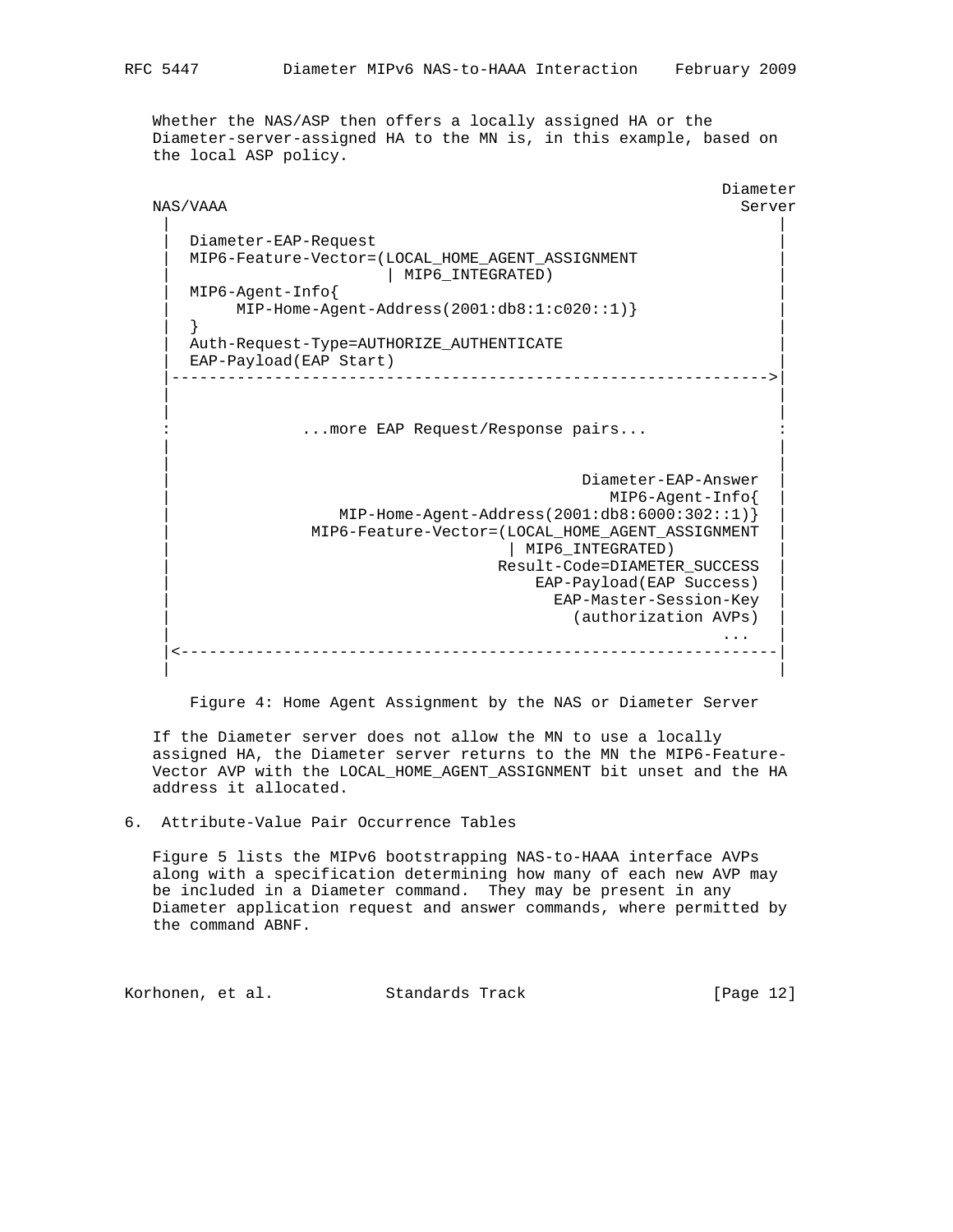|                                        | Command |                                                        |  |
|----------------------------------------|---------|--------------------------------------------------------|--|
| Attribute Name                         | Rea     | Ans                                                    |  |
| MIP6-Agent-Info<br>MIP6-Feature-Vector | $0 - 1$ | $\begin{array}{c} \mid & 0+ \\ \mid & 0-1 \end{array}$ |  |

Figure 5: Generic Request and Answer Commands AVP Table

# 7. IANA Considerations

7.1. Registration of New AVPs

 This specification defines the following AVPs that have been allocated from a normal Diameter AVP Code space (values >= 256):

MIP6-Agent-Info is set to 486

 The following new AVPs are to be allocated from RADIUS Attribute Type space [RFC2865] so that they are RADIUS backward-compatible (AVP Code values between 0-255):

| MIP6-Feature-Vector   | is set to 124 |  |
|-----------------------|---------------|--|
| MIP6-Home-Link-Prefix | is set to 125 |  |

#### 7.2. New Registry: Mobility Capability

 IANA has created a new registry for the Mobility Capability as described in Section 4.2.5.

| Token                                                                               | Value                                                      | Description            |
|-------------------------------------------------------------------------------------|------------------------------------------------------------|------------------------|
| MIP6 INTEGRATED<br>LOCAL HOME AGENT ASSIGNMENT<br>Available for Assignment via IANA | 0x0000000000000001<br>0x0000000000000002<br>$2^{\lambda}x$ | [RFC5447]<br>[RFC5447] |

 Allocation rule: Only numeric values that are 2^x (power of two, where  $x \geq 2$ ) are allowed, based on the allocation policy described below.

 Following the example policies described in [RFC5226], new values for the Mobility Capability Registry will be assigned based on the "Specification Required" policy. No mechanism to mark entries as "deprecated" is envisioned.

Korhonen, et al. Standards Track [Page 13]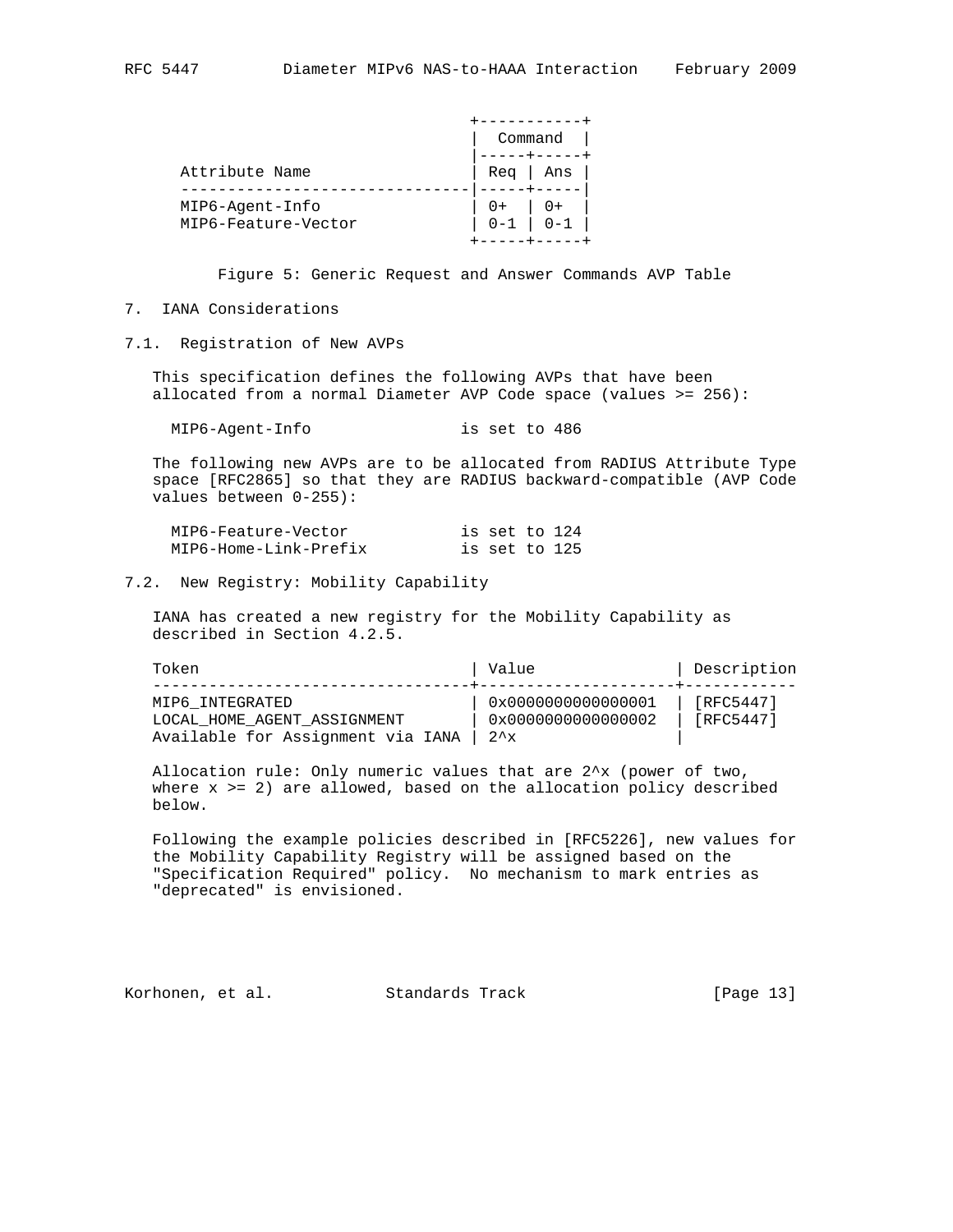### 8. Security Considerations

 The security considerations for the Diameter interaction required to accomplish the integrated scenario are described in [INTEGRATED]. Additionally, the security considerations for the Diameter base protocol [RFC3588], the Diameter NASREQ application [RFC4005], and the Diameter EAP application (with respect to network access authentication and the transport of keying material) [RFC4072] are applicable to this document. Developers should insure that special attention is paid to configuring the security associations protecting the messages that enable the global positioning and allocation of home agents, for instance, as outlined in Section 5.

 Furthermore, the Diameter messages may be transported between the NAS and the Diameter server via one or more AAA brokers or Diameter agents (such as proxies). In this case, the AAA communication from the NAS to the Diameter server relies on the security properties of the intermediate AAA brokers and Diameter agents.

#### 9. Acknowledgments

 This document is heavily based on the ongoing work for RADIUS MIPv6 interaction. Hence, credits go to respective authors for their work with "RADIUS Mobile IPv6 Support" (November 2008). Furthermore, the authors of this document would like to thank the authors of "Diameter Mobile IPv6 Application" (November 2004) -- Franck Le, Basavaraj Patil, Charles E. Perkins, and Stefano Faccin -- for their work in the context of MIPv6 Diameter interworking. Their work influenced this document. Jouni Korhonen would like to thank the Academy of Finland and TEKES MERCoNe Project for providing funding to work on this document while he was with TeliaSonera. Julien Bournelle would like to thank GET/INT since he began to work on this document while he was in their employ. Authors would also like to acknowledge Raymond Hsu for his valuable feedback on local HA assignment and Wolfgang Fritsche for his thorough review. Additionally, we would like to Domagoj Premec for his review comments.

 Finally, we would like to thank Alper Yegin, Robert Marks, and David Frascone for their comments at the second WG Last Call.

Korhonen, et al. Standards Track [Page 14]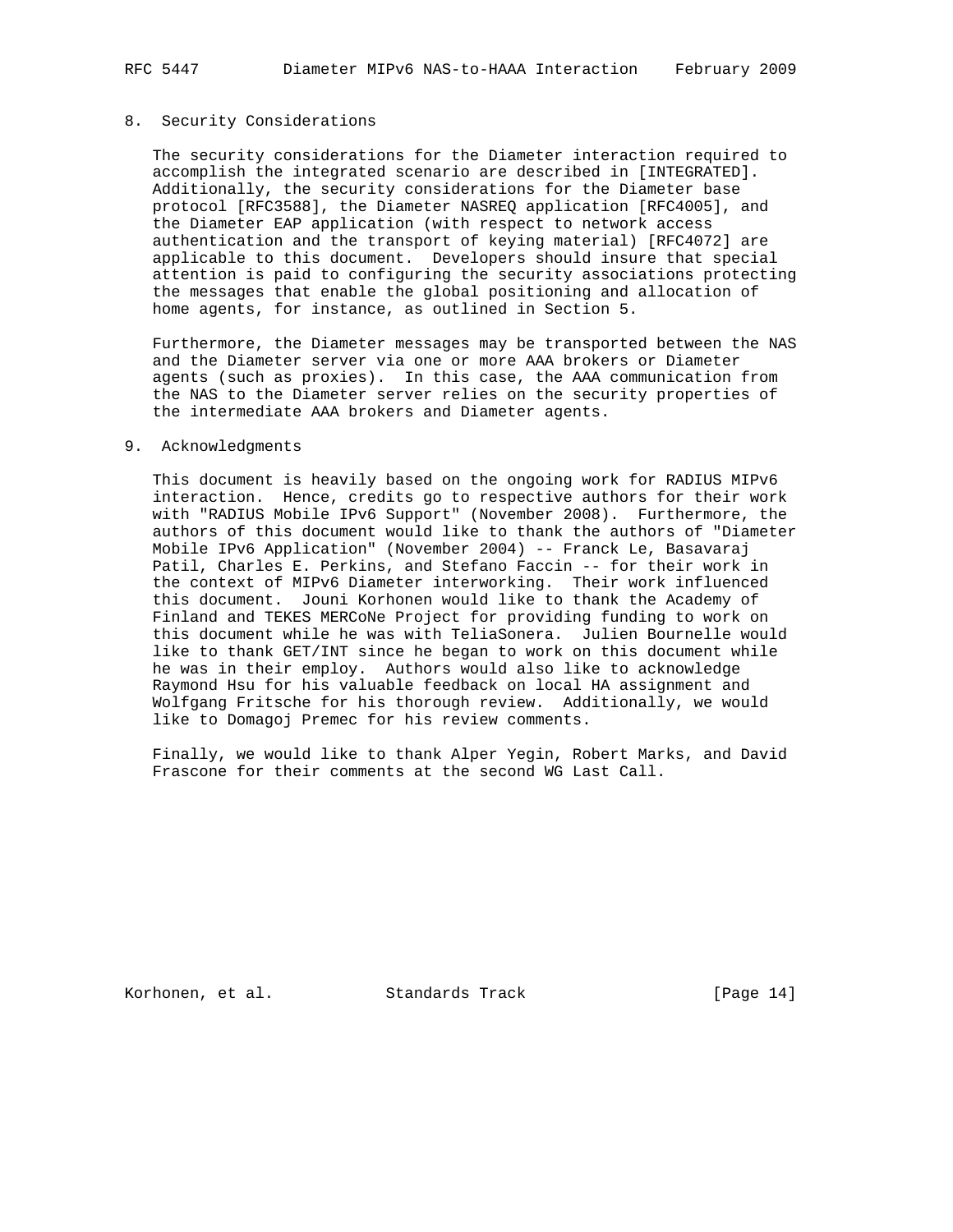# 10. References

- 10.1. Normative References
	- [RFC2119] Bradner, S., "Key words for use in RFCs to Indicate Requirement Levels", BCP 14, RFC 2119, March 1997.
	- [RFC2865] Rigney, C., Willens, S., Rubens, A., and W. Simpson, "Remote Authentication Dial In User Service (RADIUS)", RFC 2865, June 2000.
	- [RFC3588] Calhoun, P., Loughney, J., Guttman, E., Zorn, G., and J. Arkko, "Diameter Base Protocol", RFC 3588, September 2003.
	- [RFC3775] Johnson, D., Perkins, C., and J. Arkko, "Mobility Support in IPv6", RFC 3775, June 2004.
	- [RFC4004] Calhoun, P., Johansson, T., Perkins, C., Hiller, T., and P. McCann, "Diameter Mobile IPv4 Application", RFC 4004, August 2005.
	- [RFC4005] Calhoun, P., Zorn, G., Spence, D., and D. Mitton, "Diameter Network Access Server Application", RFC 4005, August 2005.
	- [RFC4072] Eronen, P., Hiller, T., and G. Zorn, "Diameter Extensible Authentication Protocol (EAP) Application", RFC 4072, August 2005.
- 10.2. Informative References
	- [AAA] Giaretta, G., Guardini, I., Demaria, E., Bournelle, J., and R. Lopez, "AAA Goals for Mobile IPv6", Work in Progress, May 2008.
	- [DSMIPv6] Solimand, H., "Mobile IPv6 Support for Dual Stack Hosts and Routers (DSMIPv6)", Work in Progress, December 2008.
	- [INTEGRATED] Chowdhury, K. and A. Yegin, "MIP6-bootstrapping for the Integrated Scenario", Work in Progress, April 2008.
	- [RFC3753] Manner, J. and M. Kojo, "Mobility Related Terminology", RFC 3753, June 2004.

| Korhonen, et al. |  | Standards Track | [Page 15] |  |  |
|------------------|--|-----------------|-----------|--|--|
|------------------|--|-----------------|-----------|--|--|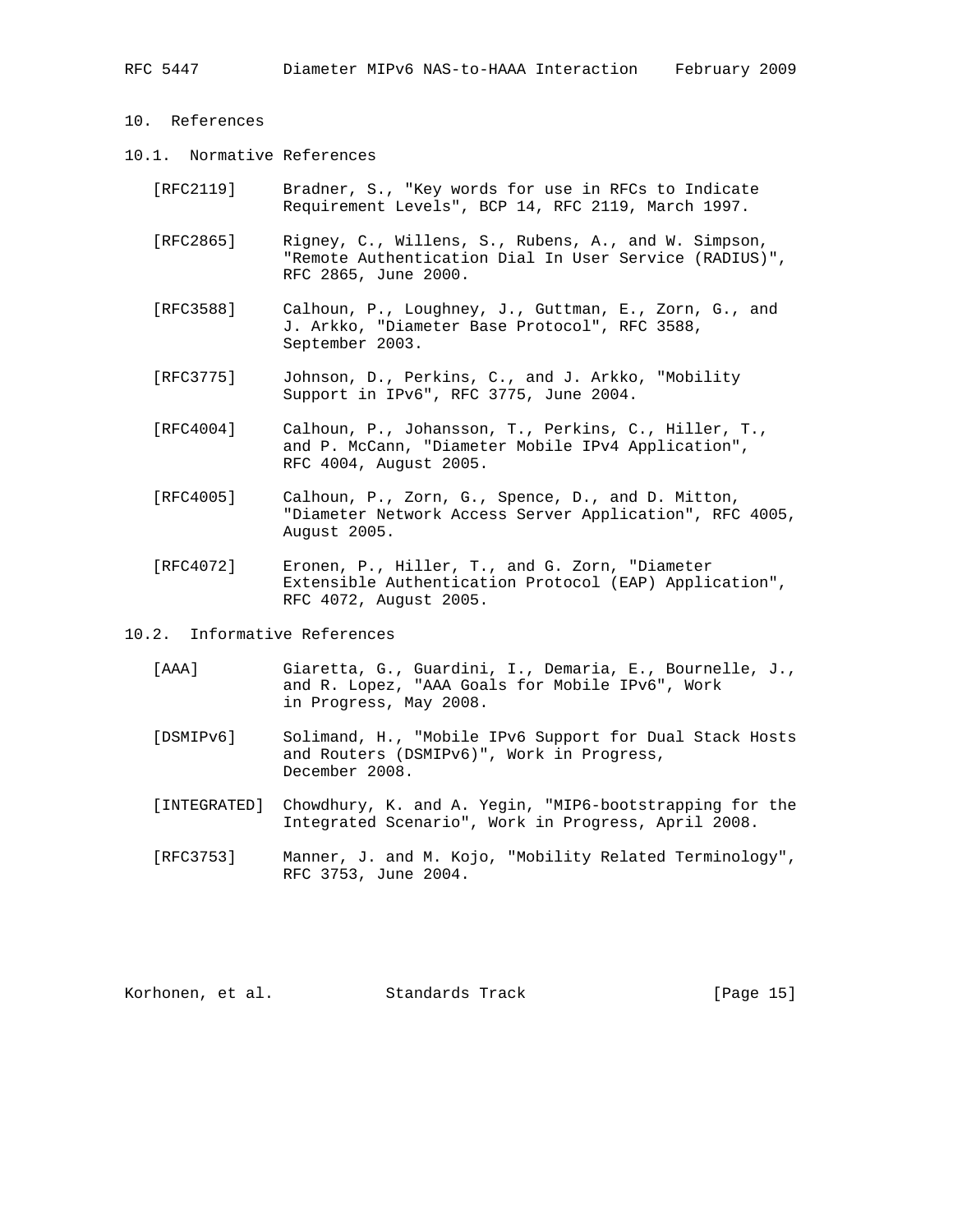| RFC 5447 |  |  |  | Diameter MIPv6 NAS-to-HAAA Interaction |  | February 2009 |  |
|----------|--|--|--|----------------------------------------|--|---------------|--|
|----------|--|--|--|----------------------------------------|--|---------------|--|

- [RFC4640] Patel, A. and G. Giaretta, "Problem Statement for bootstrapping Mobile IPv6 (MIPv6)", RFC 4640, September 2006.
- [RFC5026] Giaretta, G., Kempf, J., and V. Devarapalli, "Mobile IPv6 Bootstrapping in Split Scenario", RFC 5026, October 2007.
- [RFC5226] Narten, T. and H. Alvestrand, "Guidelines for Writing an IANA Considerations Section in RFCs", BCP 26, RFC 5226, May 2008.